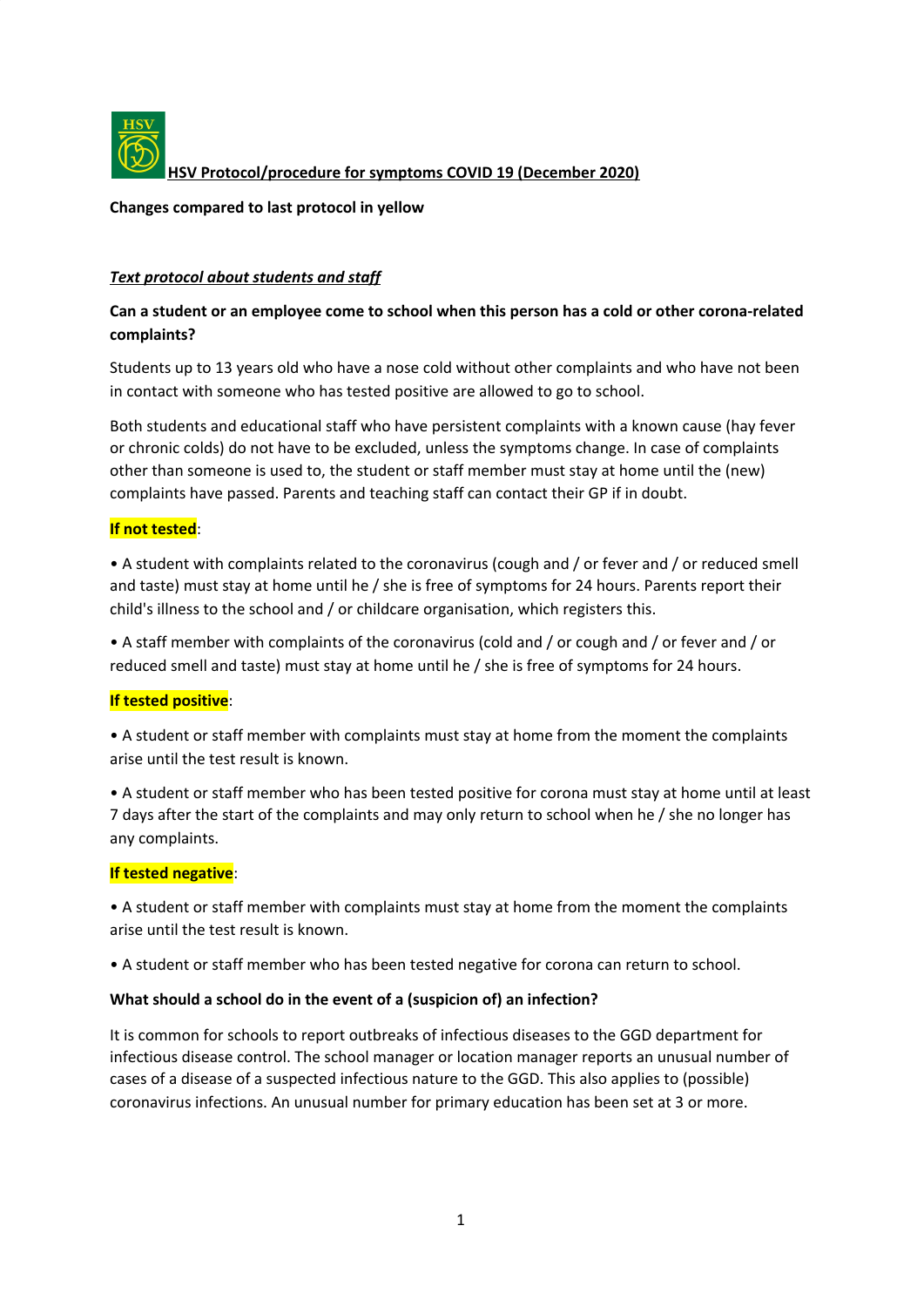### **What happens if an infection has been detected at school?**

The GGD conducts source and contact research for all patients with a confirmed coronavirus infection. The GGD then asks the patient with whom he/she has had direct contact during the contagious period and, if necessary, takes measures to prevent further spread. Roommates of a COVID-19 patient must remain in home quarantine for up to 10 days after the last contact with the patient. That's because they can get sick up to 10 days after the last contact. Exactly what measures should be taken at the school and whether more people should be tested depends on the circumstances and is determined by the GGD. The GGD will contact the school about this.

If a student has been in contact with someone with a confirmed COVID-19 (a minimum of 15 minutes within 1,5m distance) the student has to stay at home and it is important to test the student **if he or she develops complaints.** After the test, the student remains at home awaiting the test result. A student who has tested negative can go back to school.

A student who has tested positive for corona must stay at home and have a rest for at least 7 days after the symptoms develop and may only go back to school when he / she no longer has any symptoms.

A student without complaints is quarantined for 10 days from the moment the close contact took place.

Students and staff who are awaiting their (own) corona test result and/or whose housemates are awaiting a corona test result, stay at home until they have a negative corona test result for themselves and the housemates. This also means that children stay at home when the parents / guardians are waiting for a corona test result.

If more than one student (s) and/or employee (s) have Covid-19 at one of the HSV locations, additional temporary measures can be taken, such as keeping students with a cold out of the school building during the relevant period.

#### **Does the Participation Council (MR) have a role when emergency plans are made?**

Legally speaking, in most cases the MR has the right of approval for emergency measures, because these measures have a major impact on the way in which education is organised. An emergency plan usually means a deviation from the school plan. This is an emergency, so a decision must usually be made quickly. The MR therefore offers all cooperation and diligence.

When it comes to common measures for all schools under one school board, a decision is not up to the MR but to the joint participation council (GMR):

When measures that affect the health of the teaching staff is concerned, these are made in consultation with the staff section of the (G)MR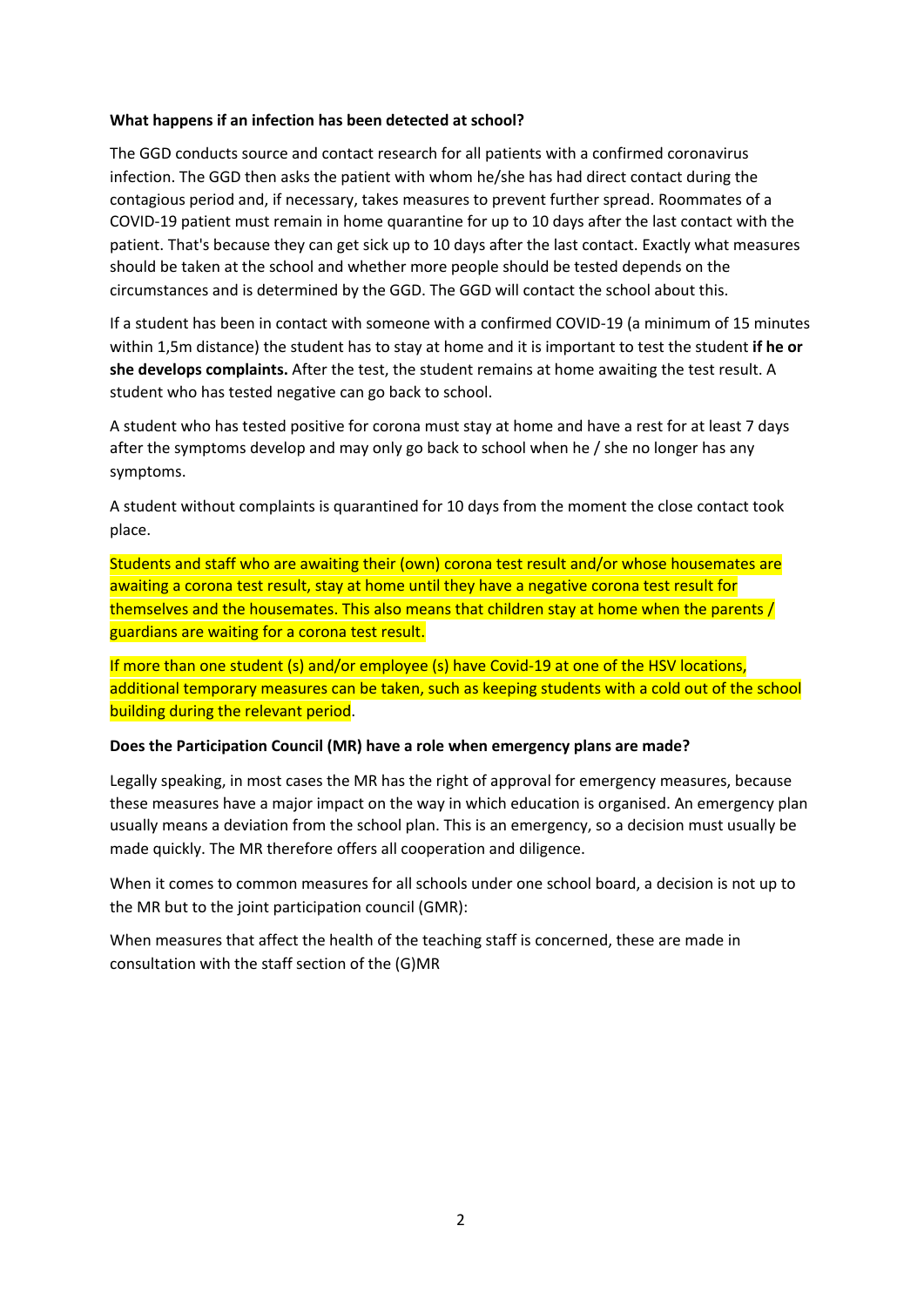## **Text protocol about staff**

The school applies the RIVM advice and guidelines for the schools:

A staff member with the following (airway) complaints stays at home:

- Nose cold.
- Cough.
- Difficulty breathing / tightness.
- Temporarily smell and taste less.
- A staff member with a fever above 38 ° C stays at home.

• If someone in the staff member's household has a fever above 38 ° C and / or shortness of breath, the staff member will also stay at home.

• If everyone in the household has no complaints for 24 hours, the staff member can go back to school.

• If a staff member has tested positive for corona, he / she must stay at home and sick for at least 7 days. The staff member may only return to school if he / she has no complaints

• If someone in the staff member's household has been tested for COVID-19 and has a positive result, the staff member has to be quarantined. A staff member who has had close contact with a confirmed corona patient can get a test on the 5th day after this last contact. In case of a negative result, the tested person will then end his/her quarantine. Alertness to the emergence of any complaints remains advised until 14 days after the last close contact.

• Staff members with complaints contact the ARBO doctor.

#### The following specific measures are in effect:

• Staff members with corona-related complaints are tested in accordance with the national test policy and established principles. The test policy is made by the GGD. If the continuity of education is at risk, priority can be given to testing. The head of school must sign a priority form and a

special telephone number must be called.

• You stay at home until the result is known (consult the employer about which activities you can do from home).

• Staff members who are part of a risk group can be exempted from work at school (choice of employee in consultation with the ARBO doctor or GP and employer).

• Staff members with family members who are part of a risk group can be exempted from work at school (choice of employee in consultation with the employer and treating physician).

• A staff member who does not belong to the risk group, but who is seriously concerned, will discuss this with his employer. In that meeting, an assessment is made as to whether agreements can be made about the precise details of the activities. If an individual staff member still needs personal protective equipment, this can be discussed. It is not necessary for safety reasons.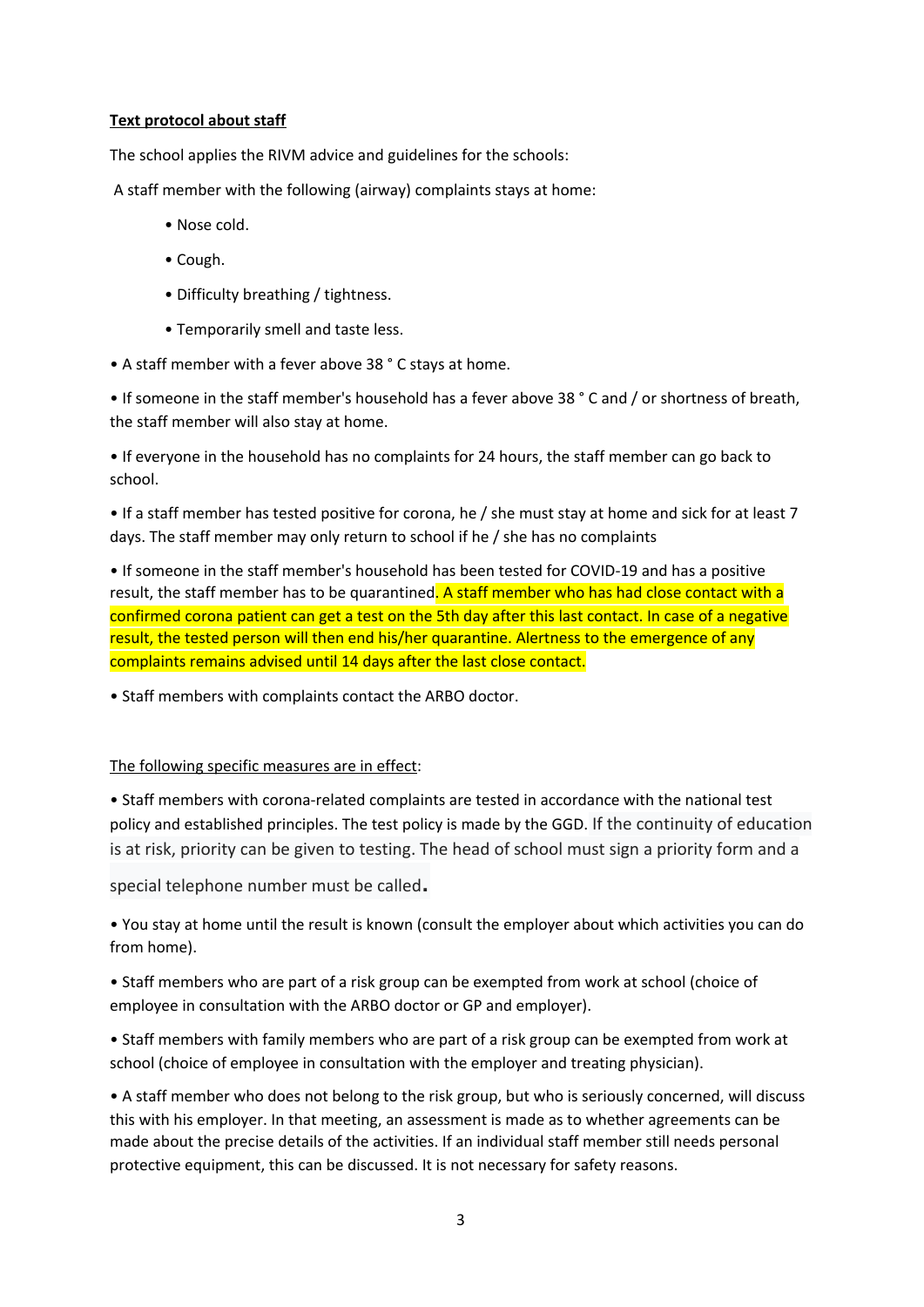- Medical information of the staff member is not shared with colleagues or parents without consent.
- The ARBO doctor can be involved in this.

# **What if there is a suspicion that an employee has the coronavirus but has not been diagnosed?**

If there is a suspicion that an employee is infected with the coronavirus, the employer may request the employee to stay at home or to go home. This may be because the employee indicates that he has been in certain places or that he / she has been in contact with certain persons. It is also possible that the employee has certain illness symptoms (fever, cold, cough). Under normal circumstances it is not customary to let an employee be at home, but under current circumstances it is possible to protect others.

Staff must stay at home for up to 10 days after a stay in an orange or red country and are not allowed to come to school or the playground. Students up to 13 years old are allowed to go to school, childcare and participate in sports activities, unless they have health problems. RIVM guideline: children up to 13 years old with colds without other complaints and who have not been in contact with someone who has tested positive can go to school.

# **HSV policy line**:

The HSV acts in accordance with the above mentioned. It would be useful to ventilate as much as possible

Students up to 13 years old with a nose cold without other complaints and who have not been in contact with someone who has tested positive are allowed to go to school.

Students and staff with persistent complaints with a known cause (hay fever or chronic colds) do not have to be excluded, unless the symptoms change. In case of complaints other than someone is used to, the student or staff member must stay at home until the (new) complaints have passed. Parents and staff can contact their GP or GGD Haaglanden (national number 0800-1202). <https://lci.rivm.nl/langdurig-neusverkouden-kinderen>

The head of school/director reports to the GGD and the (executive) director when 3 or more cases of illness of a suspected infectious nature have appeared. The GGD determines which measures should be taken at school.

When a staff member goes home with this disease, he or she reports to the GGD for a test. At this moment test centre are available in Nootdorp, Naaldwijk and Leidschendam. If the test is negative, the person concerned can immediately return to work (and therefore does not have to stay at home with a cold, for example). If the test is positive, the colleague must stay at home until at least 7 days after the complaints have arisen and may only return to school if he / she no longer has any complaints.

The school management discusses with the GGD which measures should be taken in the school in case of a positive test. The sick staff may be replaced. When the school management is under the impression that the positively tested staffmember has had many contacts with colleagues without keeping the 1.5m distance, this is reported to the GGD. In this case, consultation takes place with the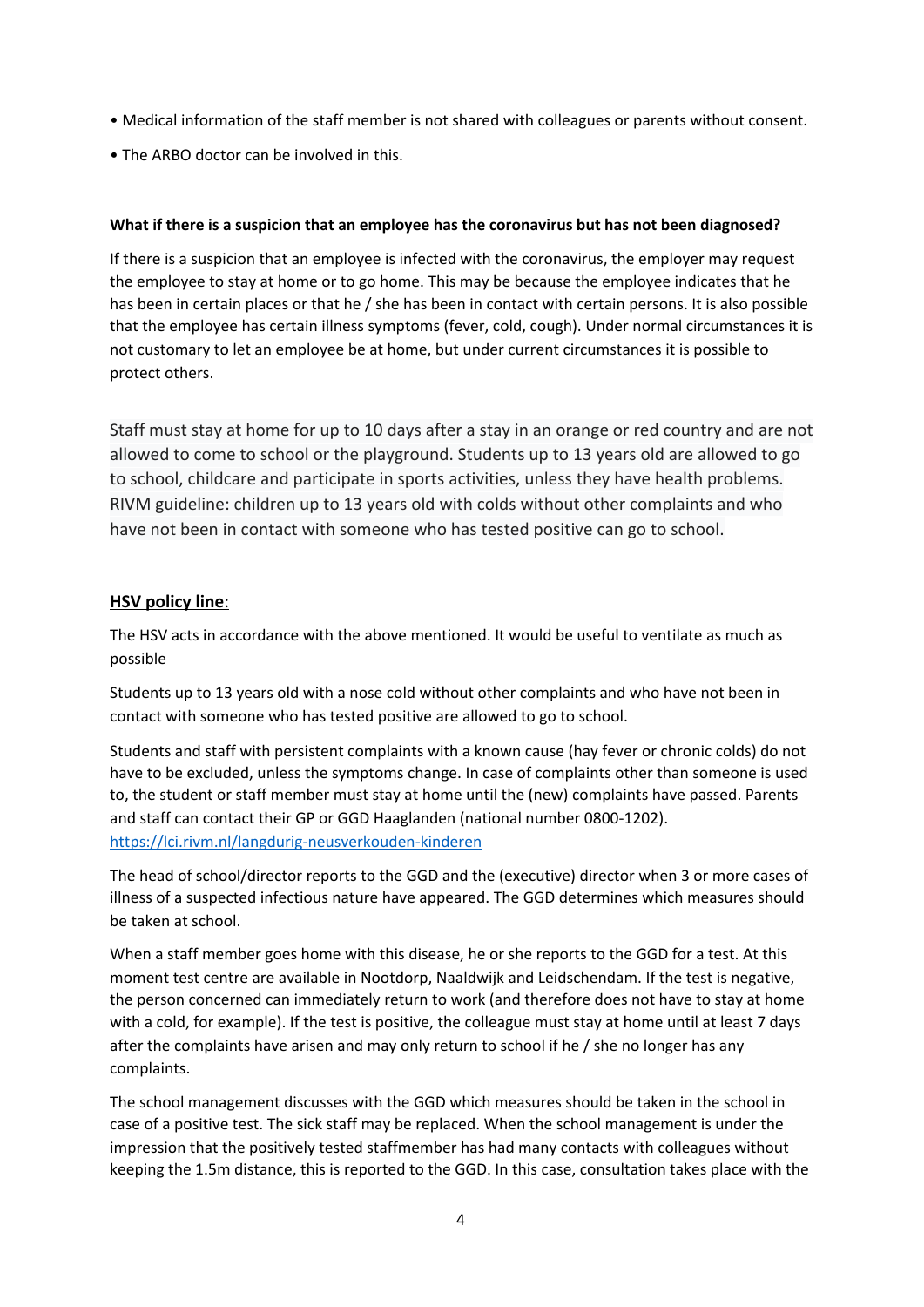staff involved. When necessary, a decision can be made in consultation with the board to replace the staff involved or temporarily send home the groups concerned.

There will always be communication about sending groups home and about positive testing to all parents and staff of a location. This policy will be published on the website.

If a student has been in contact with someone with a confirmed COVID-19 (a minimum of 15 minutes within 1,5m distance) the student has to stay at home and it is important to test the student if he or she develops complaints. After the test, the student remains at home awaiting the test result. A student who has tested negative can go back to school.

A staff member who has had close contact with a confirmed corona patient can get a test on the 5th day after this last contact. In case of a negative result, the tested person will then end his/her quarantine. Alertness to the emergence of any complaints remains advised until 14 days after the last close contact.

Students and staff who are awaiting their (own) corona test result and/or whose housemates are awaiting a corona test result, stay at home until they have a negative corona test result for themselves and the housemates. This also means that children stay at home when the parents / guardians are waiting for a corona test result.

If more than one student (s) and/or employee (s) have Covid-19 at one of the HSV locations, additional temporary measures can be taken, such as keeping students with a cold out of the school building during the relevant period.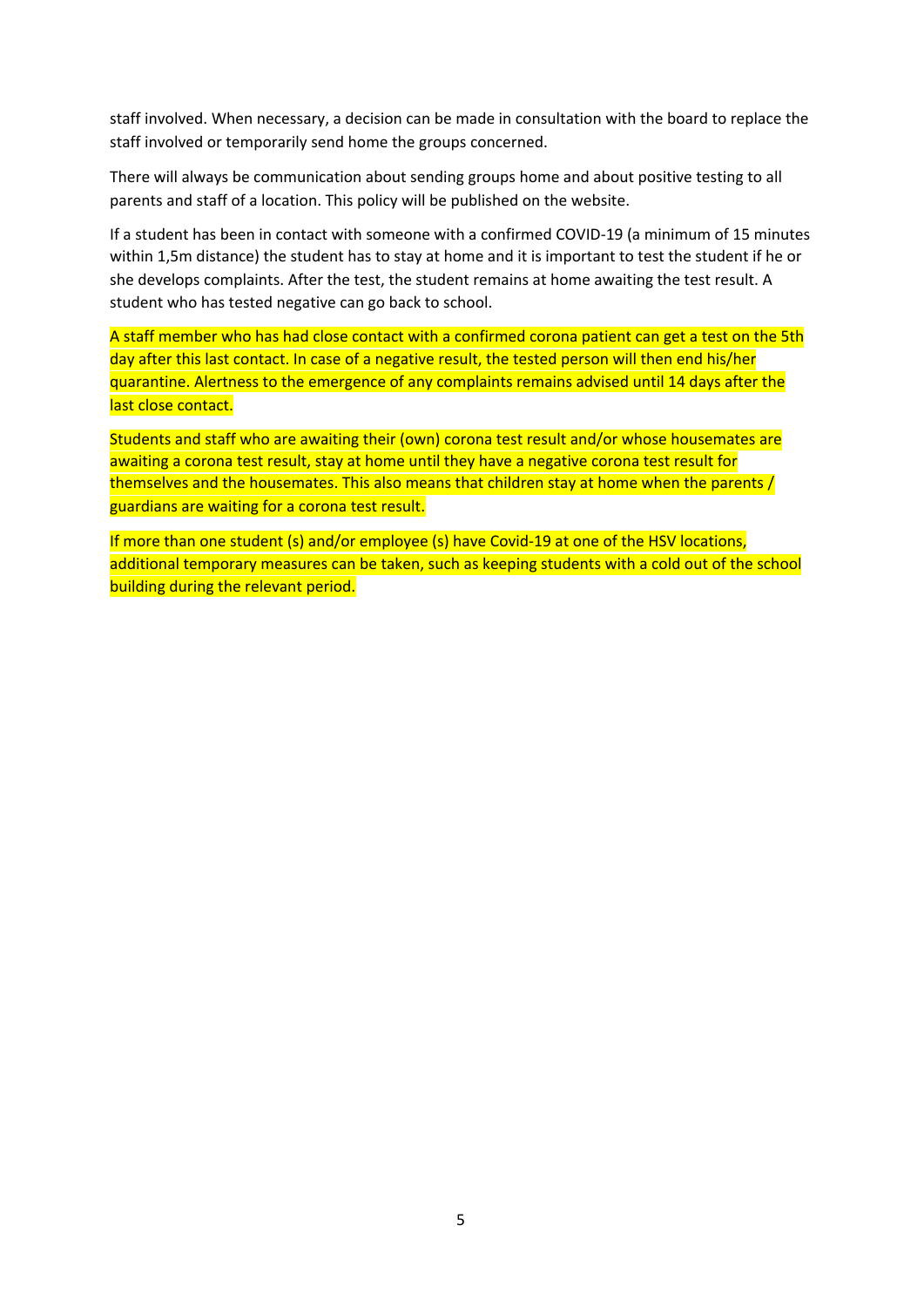

In September 2020, research was conducted into the quality of the ventilation of the HSV school buildings, relating to COVID-19 (Corona) and the associated requirements and standards. The results of this investigation do not lead to immediate measures. However, opening windows in the winter season will be more difficult. We will continue to do so where possible and will advise staff and children to wear warm clothing. The HSV will also closely monitor which additional possibilities the extra OCW investment of  $\epsilon$  360 million will offer for installing mechanical ventilation in buildings that do not yet have this.

In the first instance, 2 levels (standards) were examined, namely:

- The 2012 Building Decree for existing buildings.
- Class C "fresh schools".

Both standards are based on a quantity of fresh air per person per second, namely 3.44 and 6 liters respectively.

The school buildings with classrooms and gym with a WTW (WarmteTerugWin / heat recovery) installation:

## **• Willemsparkschool (Frederikstraat)**

#### **• Van Heutszstraat**

These buildings with mechanical ventilation function well.

The school buildings with natural ventilation:

## **• IVIO (Laan van Poot)**

This building meets the ventilation requirements excellently, windows in all rooms can be opened on 3 sides, both low and high.

## **• VNS (Van Nijenrodestraat)**

The classrooms meet the building regulations (more than 30 pupils), are suitable for up to 20 pupils according to the "fresh schools" standard. By using "open doors" and "open windows in the hallway" during breaks, additional ventilation can be provided.

The room next to the auditorium deserves the most attention. The situation can continue to function properly in the short term by means of open doors and open windows in the hallway.

## **• KSS Koningin Sophiestraat**

The classrooms meet the building regulations (more than 30 pupils), but are suitable for up to 21 pupils according to the "fresh schools" standard. By using "open doors" and